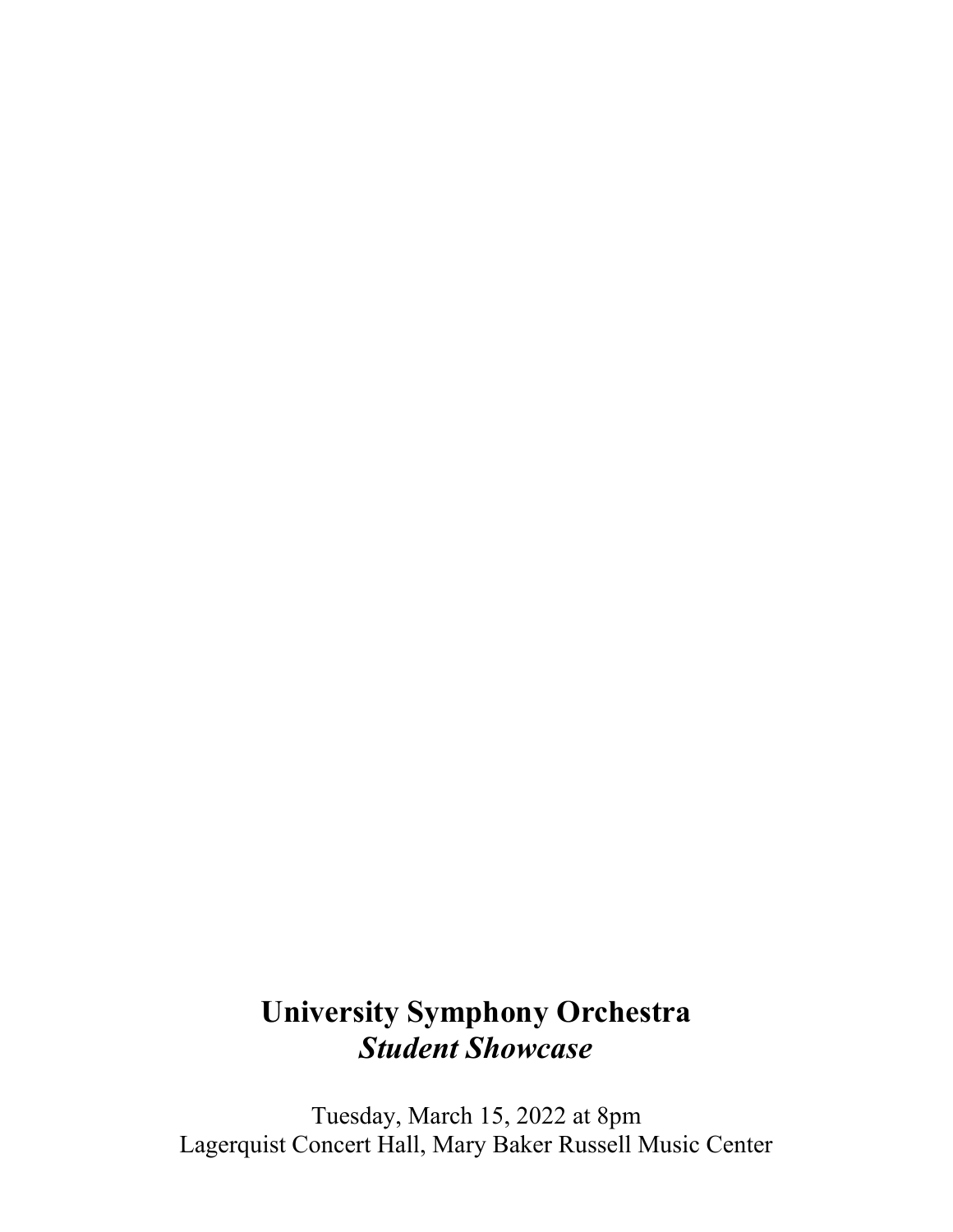Pacific Lutheran University School of Arts and Communication / Department of Music presents

## **University Symphony Orchestra** *Student Showcase*

## Jeffrey Bell-Hanson, *conductor*

Tuesday, March 15, 2022 at 8pm Lagerquist Concert Hall, Mary Baker Russell Music Center

Welcome to Lagerquist Concert Hall.

Please disable the audible signal on all watches and cellular phones for the duration of the concert. Use of cameras, recording equipment and all digital devices is not permitted in the concert hall.

### **PROGRAM**

Welcome, in person and virtually, to Lagerquist Concert Hall for our Student Showcase. This is our opportunity each season to highlight some of the marvelous musical talent from across the Department of Music. Tonight we feature three soloists. Two of them won the opportunity to appear on this program during auditions last November. The third won the Student Showcase audition in 2019, but was unable to do the performance in March 2020 due to the pandemic shut-down. An additional soloist who auditioned last Fall will appear with the University Wind Ensemble in May of this year, and the PLUSO will premiere a new work by a student composer in May as well. Read more about our soloists below.

| Benjamin Martin, alto saxophone                                                                |                  |
|------------------------------------------------------------------------------------------------|------------------|
| I. Andante-Allegro vivace                                                                      |                  |
| Cole Strichertz, marimba                                                                       |                  |
| Liebst du um Schönheit<br>Blicke mir nicht in die Lieder<br>Ich bin der Welt abhanden gekommen | arr. Max Puttman |
| Hugh Davis, baritone                                                                           |                  |
| IV. Allegro con fuoco                                                                          |                  |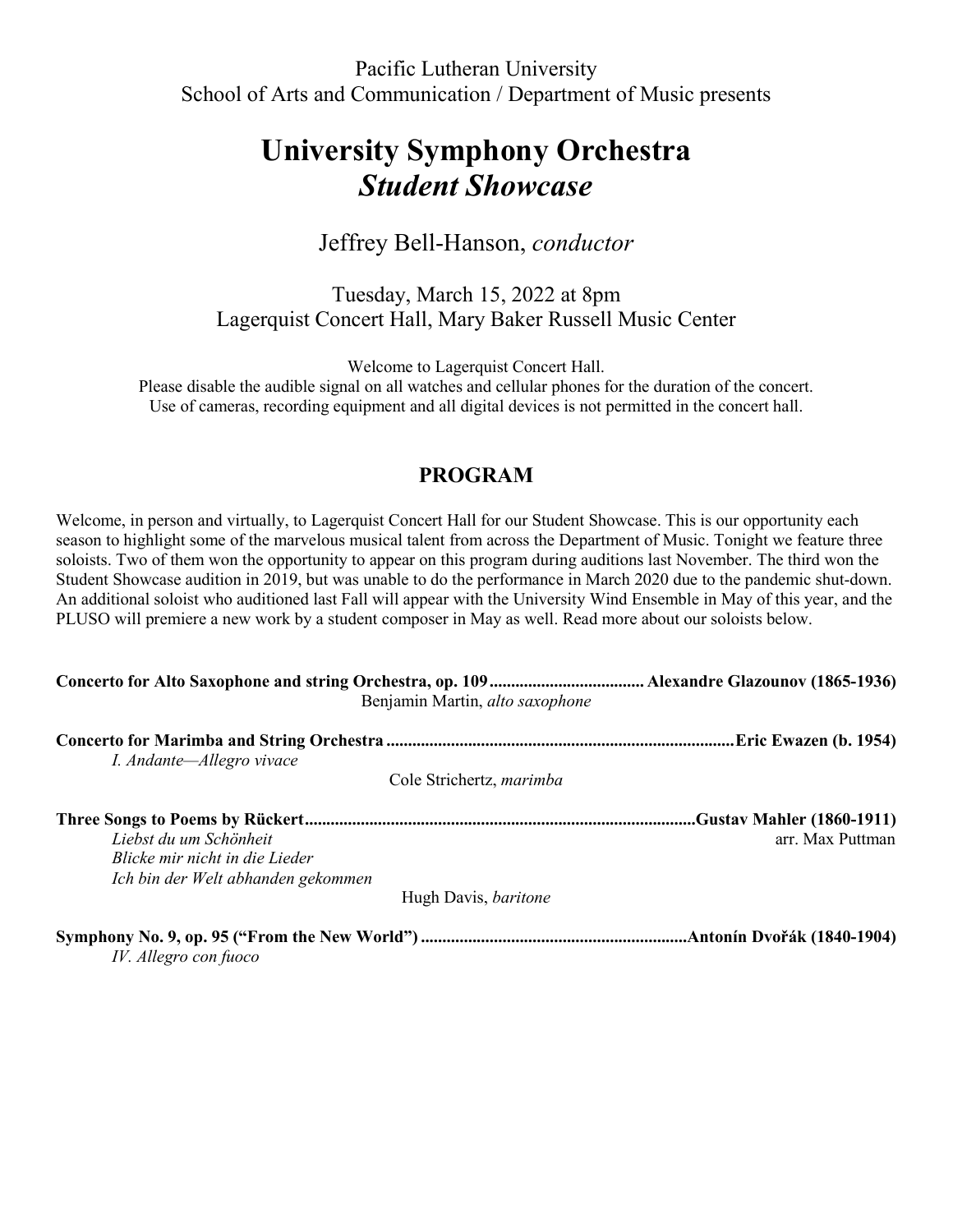#### **Program Notes**

### **Alexandre Glazounov,** *Concerto for Alto Saxophone and String Orchestra, op. 109*



By 1934, when Glazounov wrote his concerto for Alto Saxophone and Strings, he was composing very little. In fact, he had not written much music for decades, though he remained active as a conductor and on various committees in the Soviet Union for special projects like a Beethoven centenary and the professional musicians' union. He was elected director of the St. Petersburg Conservatory in 1905, and remained involved with the school on a continuing basis after the revolution that changed the city's name to Leningrad. His involvement with that institution continued throughout the remainder of his life. He was already in ill health when he wrote this piece, living in Paris with his wife and daughter. In spite of the sparse output of his late

years, the concerto is highly polished and tightly woven. It was written in a single movement with a form reminiscent of single movement concerti by Liszt.

#### **Eric Ewazen,** *Concerto for Marimba and String Orchestra*

Though trained in the mid-seventies in atonal and serialist techniques, composer Eric Ewazen quickly returned to an unabashedly tonal language in the eighties. This work, composed in 1999, displays the clear, functional tonal language that is a hallmark of his style. His marimba concerto is dedicated to She-e Wu, who commissioned the work, and has recorded it.



#### **Gustav Mahler,** *Three Songs to Poems by Rückert*



Between 1901 and 1902, Mahler composed settings for five texts by the early nineteenth-century German poet, Friedrich Rückert. The composer's poignant *Kindertotenlieder* were also settings of Rückert's texts. He personally premiered four of them in orchestral settings in 1905 in Vienna. This collection was not intended by the composer to be a cycle. In fact, the four that the composer premiered were all written in 1901. The fifth, *Liebst du um Schönheit*, ("If You Love for Beauty") was written in the next year, and was never orchestrated by the composer. Max Puttman, who worked for the song's original publisher, did the orchestration. Like many of Mahler's songs, a listener may hear connections

to his symphonic works. The most vivid example among the three songs on this program are the moments in *Ich bin der Welt abhanden gekommen* ("I Am Lost to the World"). *Portrait by Emil Orlik*

#### *Liebst du um Schönheit*

If you love for beauty, O love not me! Love the sun, She has golden hair. If you love for youth, O love not me! Love the spring Which is young each year. If you love for riches, O love not me! Love the mermaid Who has many shining pearls. If you love for love, Ah yes, love me! Love me always, I shall love you ever more.

#### *Blicke mir nicht in die Lieder*

Do not look into my songs! I lower my gaze, As if caught in the act.

I dare not even trust myself To watch them growing.

Your curiosity is treason. Bees, when they build cells, Let no one watch either, And do not even watch themselves. When the rich honeycombs Have been brought to daylight, You shall be the first to taste!

#### *Ich bin der Welt abhanden gekommen*

I am lost to the world With which I used to waste much time; It has for so long known nothing of me, It may well believe that I am dead. Nor am I at all concerned If it should think that I am dead. Nor can I deny it, For truly I am dead to the world. I am dead to the world's tumult And rest in a quiet realm! I live alone in my heaven, In my love, in my song!

Translations © Richard Stokes, author of *The Book of Lieder* (Faber, 2005)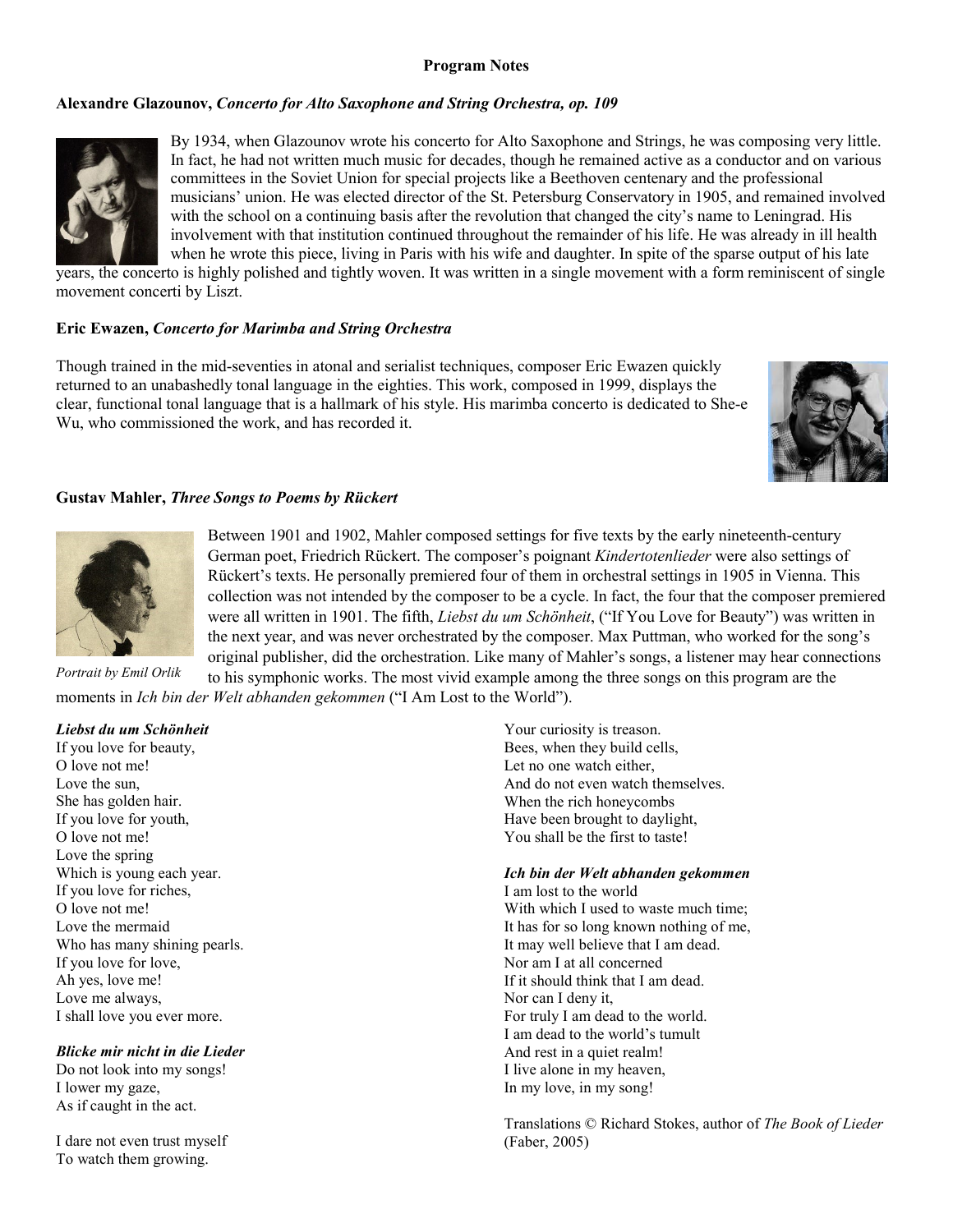#### **Antonín Dvořák, "***Finale"* **from** *Symphony No. 9 in E Minor, op. 95*

Dvořák's ninth symphony (at one time known as his fifth) was written in 1893, as he was ending his sojourn in New York. He had been hired by a group of philanthropists whose goal was to help American composers define a truly American style. They believed the Bohemian composer to be just the person for this job because of his success in defining a Bohemian musical identity. This symphony, along with a number of Dvořák's best loved works, were intended to display American influence through the use and mimicking of Native and African American materials introduced to him mainly by students of color at the conservatory in New York. The *Finale*, in addition to introducing its own stirring themes, prominently reprises themes from both the first and second movements.



*Dvořák as Director of the National Conservatory of Music in New York in 1892*

#### **About the Soloists**

**Benjamin Martin** is finishing his senior year as a music education major at PLU. He is a member of the University Wind Ensemble, Jazz Ensemble, and saxophone studio. As a junior and senior in high school, he placed third at Washington state Solo and Ensemble Contest, and participated in all-state and all-northwest honor bands multiple times. More recently, he was selected to participate in the 2022 Western/Northwestern CBDNA Intercollegiate Band. H will be completing his student teaching at Olympia High School next fall. The Glazounov Concerto is one of his favorite pieces in the saxophone repertoire and he is very excited to perform it with the PLU Symphony Orchestra.

**Cole Strichertz** is a sophomore Music Performance and Religion double major. He began participating in concert bands and private instruction throughout middle and high school in the Enumclaw School District. After exploring several different avenues of percussion performance, he settled on marimba as his primary instrument during his junior year at Enumclaw. Now he studies with Dr. Miho Takekawa in order to become a virtuosic marimba artist. Cole would like to thank his family and friends for supporting him and his parents individually, "Thanks Dad for your unending support of my musical journey, and thanks Mom for being the type of person I want to be when I grow up."

**Hugh Davis** is a dedicated young baritone aspiring to make a career in both opera and art song. He was recently a semi-finalist in the 2021 National Association of Teachers of Singing Competition and a semifinalist in the 2019 James Toland Vocal Arts Competition. While attending PLU Hugh has sung the roles of the Forester in Leoš Janáček's opera *The Cunning Little Vixen*, Dr. Falke in Strauss' *Die Fledermaus*, the Pirate King in Gilbert & Sullivan's *Pirates of Penzance*, and most recently the title role of Julius Caesar in Händel's *Giulio Cesare.* Hugh has performed many times with his hometown's opera company Vashon Opera. There he has sung roles such as Thierry in Poulenc's *Dialogues of the Carmelites,* The Jailer in Puccini's *Tosca*, and Marchese d'Obigny in Verdi's *La Traviata.* Later this year Hugh will perform the role of the Learned Judge in Gilbert and Sullivan's *Trial by Jury* with PLU opera and the role of Vicomte Cascada in Franz Lehár's *The Merry Widow* at Vashon Opera.

#### **Completing the Student Showcase for 2022**

Flutist **A. J. Moore** will perform *Concertino Pastoral* by Philip Wilby with the University Wind Ensemble on Sunday, May 15.

The PLU Symphony Orchestra will premiere a new work, *The Five Stages,* by student composer, **T. J. Wheeler** on Tuesday, May 10.

#### **About the Judges Panel**

**Naomi Fanshier** is an alum of PLU, where she earned her Bachelor of Music degree. Following graduation from PLU, Ms. Fanshier became a freelance clarinetist and saxophonist, playing with the Washington Wind Symphony, Olympia Symphony Orchestra, Bach Fest Orchestra, and many others. She opened her own clarinet and saxophone studio in 2010, where she quickly gained a love of teaching. Ms. Fanshier continued her studies and earned her Master of Music in Orchestral Conducting degree from Messiah University. She is currently serving as Music Department Chair at Northwest University where she conducts the Wind Ensemble, Chamber Orchestra, and NU Symphony Orchestra, and also teaches conducting, music history, and computer notation. Her love of conducting brought her to also serve as the Music Director for the Maple Valley Youth Symphony Orchestra. Ms. Fanshier is also finishing her Doctorate of Music Education at Liberty University.

Pacific Northwest based tenor **John Marzano** frequents operatic, recital and concert stages alike. His expressive "rich tones" have been quoted as "exhibiting what an amazing musical instrument the human voice can be," (*Tacoma Weekly*). Recently he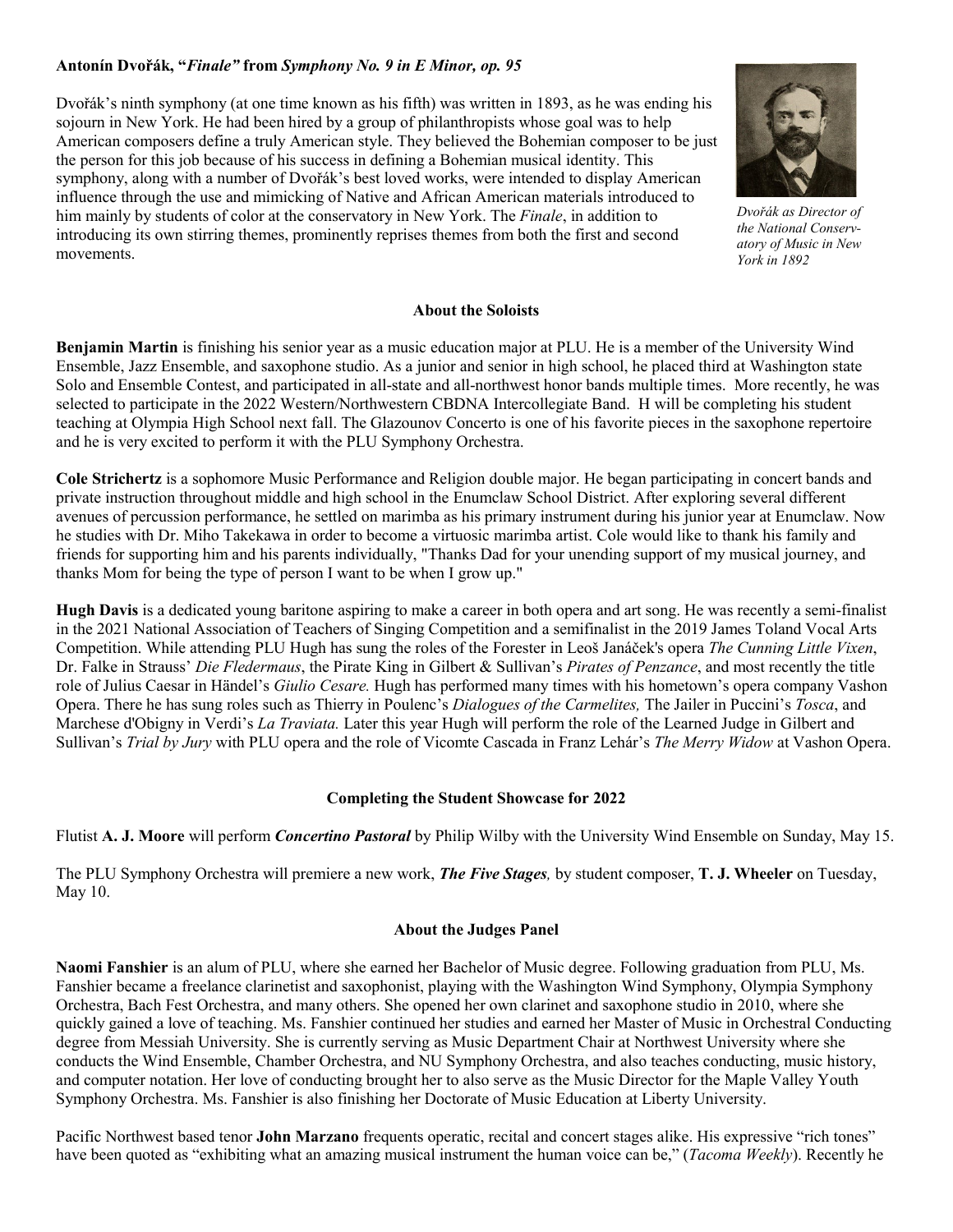won an award from the Metropolitan Opera National Council for the Northwest Region, and advanced to the National Semifinals.

**Dr. Cindy Renander**, clarinetist, performs regularly in the Northwest with many orchestras, ensembles and music festivals. She also teaches at Tacoma Community College. Dr. Renander holds a Doctor of Music and Master's degree from Florida State University, and her undergraduate degree from the New England Conservatory of Music in Boston. She resides in University Place with her husband, conductor John Falskow, and children Karl, Dana and Erin.

#### **About the Conductor**

**Jeffrey Bell-Hanson** is in his twentieth season as Music Director of the PLU Symphony Orchestra and Professor of Music. He is a familiar presence in the Pacific Northwest as a conductor, clinician, adjudicator and orchestral educator. Each year he works with school orchestras at all levels throughout the region and beyond, bringing to them the perspective of his long career as a conductor and scholar. He is a past national president of the College Orchestra Directors Association.

Dr. Bell-Hanson has conducted orchestras and wind ensembles throughout the United States and in Bulgaria and the Czech Republic, including the West Bohemian Symphony Orchestra, the Olympia Symphony, the Marquette Symphony Orchestra, the Vratza Philharmonic, and the Philharmonia Bulgarica. His long career on the podium and as a teacher has also included faculty appointments in Kansas, Louisiana and Michigan, where he won recognition for excellence in teaching both from Michigan Technological University and the State of Michigan. He has served as music director of both the Hutchinson Symphony Orchestra in Kansas and, for fourteen years, the Keweenaw Symphony Orchestra in Michigan.